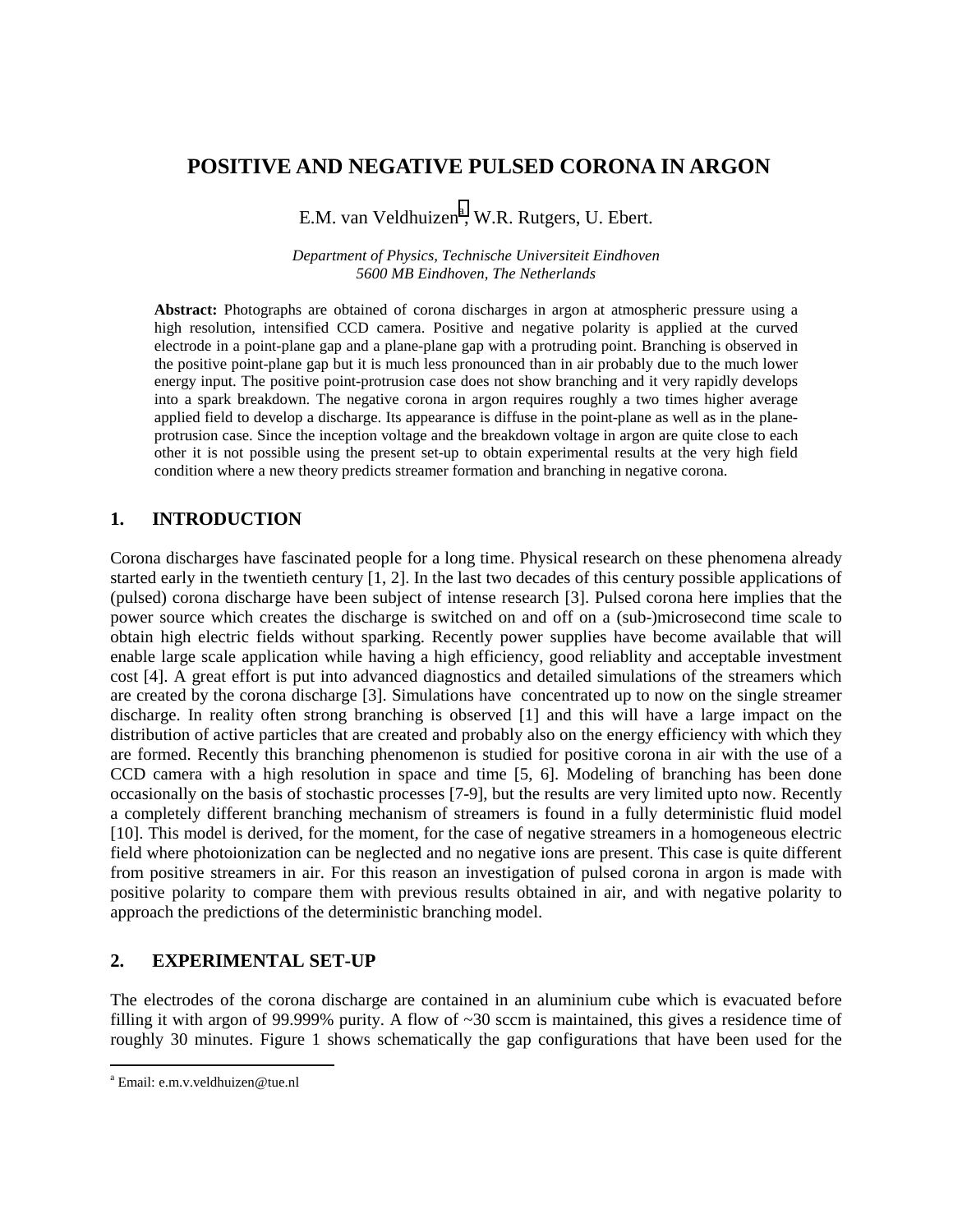experiments. Configuration (a) is a point-plane gap having a stainless steel cathode and a tungsten pin of 1 mm diameter which has a tip with a radius of  $\sim$ 15  $\mu$ m. The same tip is used in all other configurations. In gap (b) two identical stainless steel electrodes are used but the top one contains the needle with a protrusion of 5 mm length. Corona inception is very rare with smaller protrusions. The field distribution becomes much closer to homogeneous by the introduction of the second plate as is shown in [11]. In gaps (c) and (d) a negative corona is created and the gap is made smaller to have better corona inception.



**FIGURE 1.** Gap configuration to create positive (a, b) and negative (c, d) corona dicharges.

 The pulsed power supply is similar to the one used in [5] and [6]. Its main features are a 1nF coupling capacitor which is discharged by a fast switch giving a pulse rise time of 20 ns. The semiconductor switch (Behlke HTS-301) is used for the case of argon because at the relatively low voltages required here the available spark gap did not function reliable while the semiconductor switch retains its 0.1 ns jitter.

 Photographs of the corona discharges are taken using an intensified CCD camera (Andor Technology ICCD-452). This camera has a spatial resolution of 20  $\mu$ m, a minimum optical gate time of 0.8 ns and photon counting sensitivity. The complete gap is always imaged on the CCD with a 2:1 magnification using a quartz lens. The photos in this paper are taken with optical gates of several microseconds. Examples of the 0.8 ns optical gate can be found in [5] and [6].

 The photographs of the CCD camera are digitized with 16 bits resolution so values from 0 to 64535 (a.u.) are possible. In reality the intensity saturates at 45000. Peltier cooling to  $-10^{\circ}$ C is always used, this gives a uniform background of ~880 with a fluctuation of not more than 10. Background substraction is not performed because it increases the noise. An intensity difference of ~10 can already be differentiated from the background. So the measurement has a very large dynamic range which cannot be represented on a printed version. In all photos the highest intensity of the optical emission is at the sharp tip and the intensity of the discharges in the gap are 10 to 1000 times lower in intensity. Breakdown channels have ~100 times higher intensity than this anode spot. Images can be reproduced in grey scale, as printed in this proceedings, or in false color pictures, as given on the Internet version of this proceedings or several other papers [5-6, 10]. The color pictures give more information because it can show more levels of intensity.

## **3. RESULTS**

### **3.1 Positive corona in argon**

The discharge in argon has been studied first with the point-plane gap as indicated in fig. 1a. The lowest voltage at which optical emission is detected is 3.5 kV. An example is shown in fig. 2a. One interesting feature of this picture is that is shows that the streamers bridge the whole gap. In air the first discharge is detected at 5 kV but only as a very small spot at the anode. The first, short streamers are observed at 6 kV and the lowest voltage at which the streamers reach the cathode is 12.5 kV [6]. Another interesting difference with air is that branching is less pronounced in argon. An increase of emission is seen near the cathode in the case of the two streamers that hit the cathode at the right side of the photo. This looks somewhat similar to the return stroke of lightning. The energy content of this corona pulse could not be determined because the current pulse was too weak to be detected with the equipment used. It can be remarked that the optical diameter of positive streamers in argon is more or less the same as in air [5].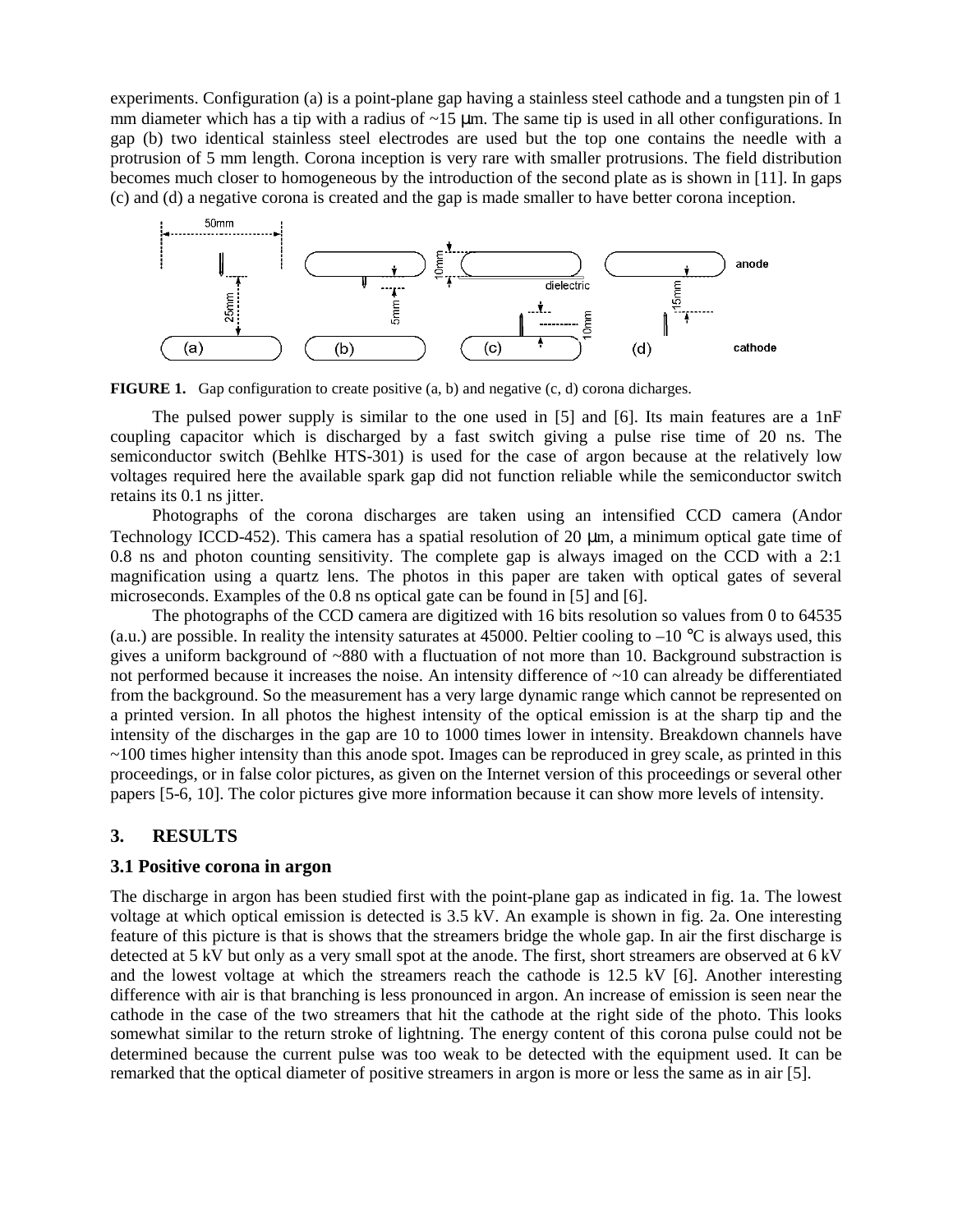

**FIGURE 2.** Positive corona in argon at 1 bar using electrode geometry A, voltage 3.5 kV in (a) and 5 kV in (b).

 A picture as fig. 2a is a very rare occasion at the voltage of 3.5 kV. At this voltage level it was necessary, on average, to take 50 to 100 shots to obtain one photo with streamer channels. On some photos the streamers propagate only a fraction of the gap. Again this is different from air where at a certain voltage the length of the streamers is proportional to the voltage in the range of 5 to 12.5 kV. Fig. 2b shows the positive corona in argon using a pulse amplitude of 5 kV. This picture shows more branching than fig. 2a but the streamers do not reach the cathode. The central streamer attached to the anode is more intense than the other branches. Again the energy content of the pulse cannot be detected. At this voltage level one photo is obtained with on average ten high voltage pulses. At 6 kV spark breakdown occurs which is easily seen by eye.

 The pictures taken with the plane-protrusion gap of fig. 1b look very different. Now the lowest voltage at which, occasionally, optical emission is observed is 4 kV. This emission is seen either as only a very small spot at the anode, fig. 3a, or as one streamer bridging the whole gap, fig. 3b-c. Intermediate shape have not been observed. At 4.5 kV a more intense streamer is observed as shown in fig. 3d. At this same voltage also a spark breakdown can occur, examples are given in fig. 3e-f. Branching has never been observed in this geometry using argon gas, this is also very different from corona in air [11].



**FIGURE 3.** Positive corona in argon obtained with gap configuration b, a-c are at 4 kV, d-f at 4.5 kV.

#### **3.2 Negative corona in argon**

 The first tests have been performed with configuration 1c with a small protrusion and an additional dielectric cover of 0.5 mm thickness on the anode since spark breakdown may occur immediately at the inception voltage. Using the larger 10 mm protrusion, optical emission is observed below breakdown voltages. Fig. 4a is obtained at a pulse amplitude of 5 kV, fig. 4b at 7 kV. In both cases the probability of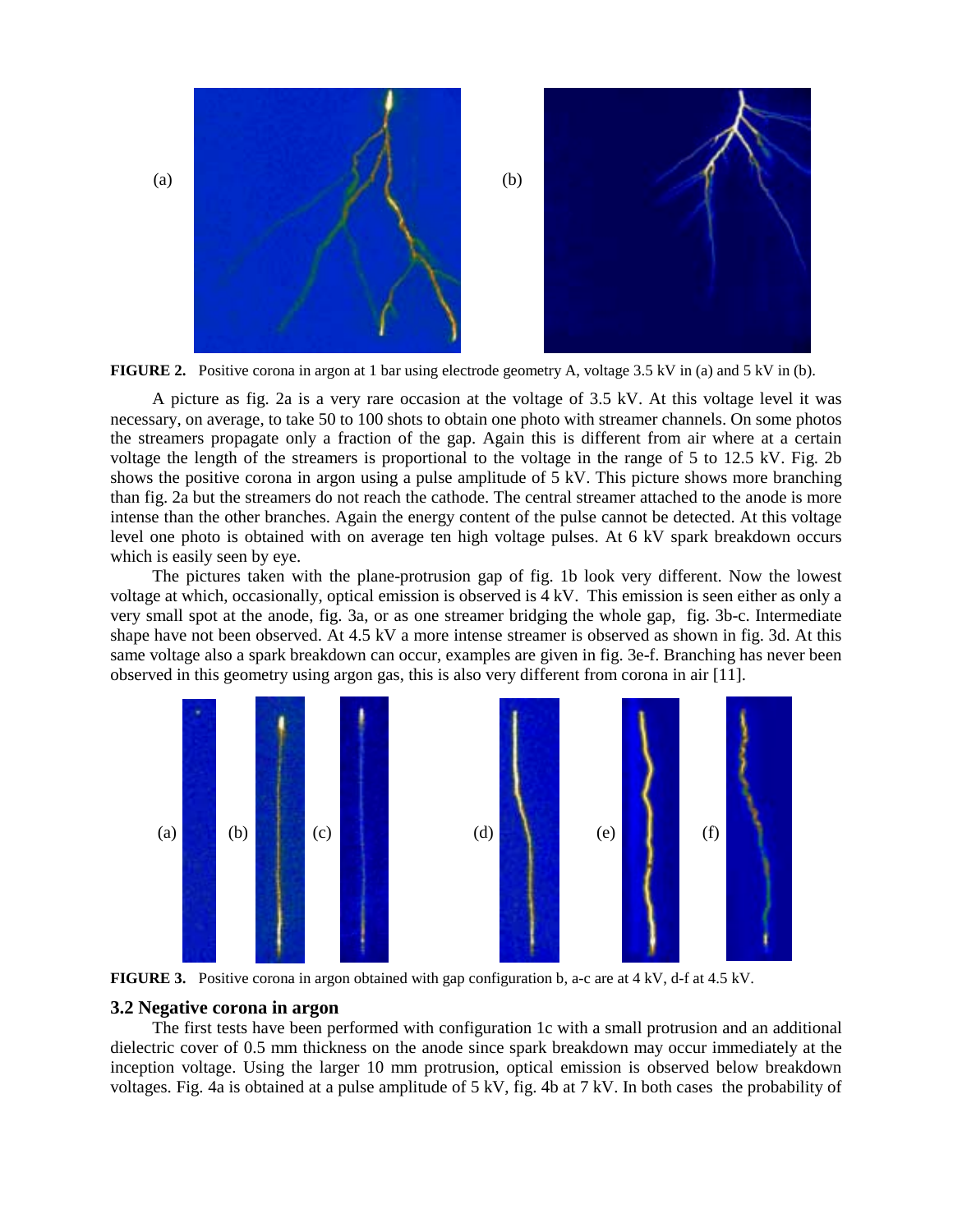obtaining a photo is one per five high voltage pulses. The intensity at the tip is again much higher than in the gap. Photos taken with shorter optical gate times, down to 30 ns, also did not reveal any streamerlike structure. Fig. 4c is at 9 kV, but some pictures at this voltage look much more like fig. 4b. It is clear that in this case a surface discharge develops on the dielectric and it appears to be very diffuse. At 10 kV sparking occurs in few thin channels in the gas and also on the surface.



**FIGURE 4.** Negative corona in argon obtained with gap configuration c, a is at 5 kV, b at 7 kV and c at 9 kV.

The negative corona in a 15 mm point-plane gap with a metal anode (gap d) ignites much easier than the one between plane electrodes with a protrusion (gap c) which has a dielectric sheet on the anode. This is most likely due to the much higher field strength at the tip in the case of gap d [11]. Optical emission is observed at almost all electrical pulses of 5 kV and more, see fig. 5a-b in comparison with 4a-b. The appearance of the emission is quite similar, a diffuse cloud fills the gap. As is to be expected breakdown occurs at lower voltages now, sometimes already at 6 kV. At 7 kV almost always a breakdown occurs, a few examples are shown in fig. 5c-e.



**FIGURE 5.** Negative corona in argon obtained with gap configuration d, a is at 5 kV, b at 6 kV and c-e at 7 kV.

## **4. DISCUSSION AND CONCLUSIONS**

In the past it has been remarked that discharges in argon do not show prebreakdown effects [12]. In the course of our measurements it became clear that there are two reasons why it is so difficult to observe these effects. In case of the positive corona in a 25 mm point-plane gap the inception voltage in argon is 3.5 kV and in air it is 5 kV. The lowest voltage at which streamers reach the cathode is 3.5 kV in argon and 12.5 kV in air. At 3.5 kV in argon the discharge starts only sporadically, but at 5 kV in argon it starts